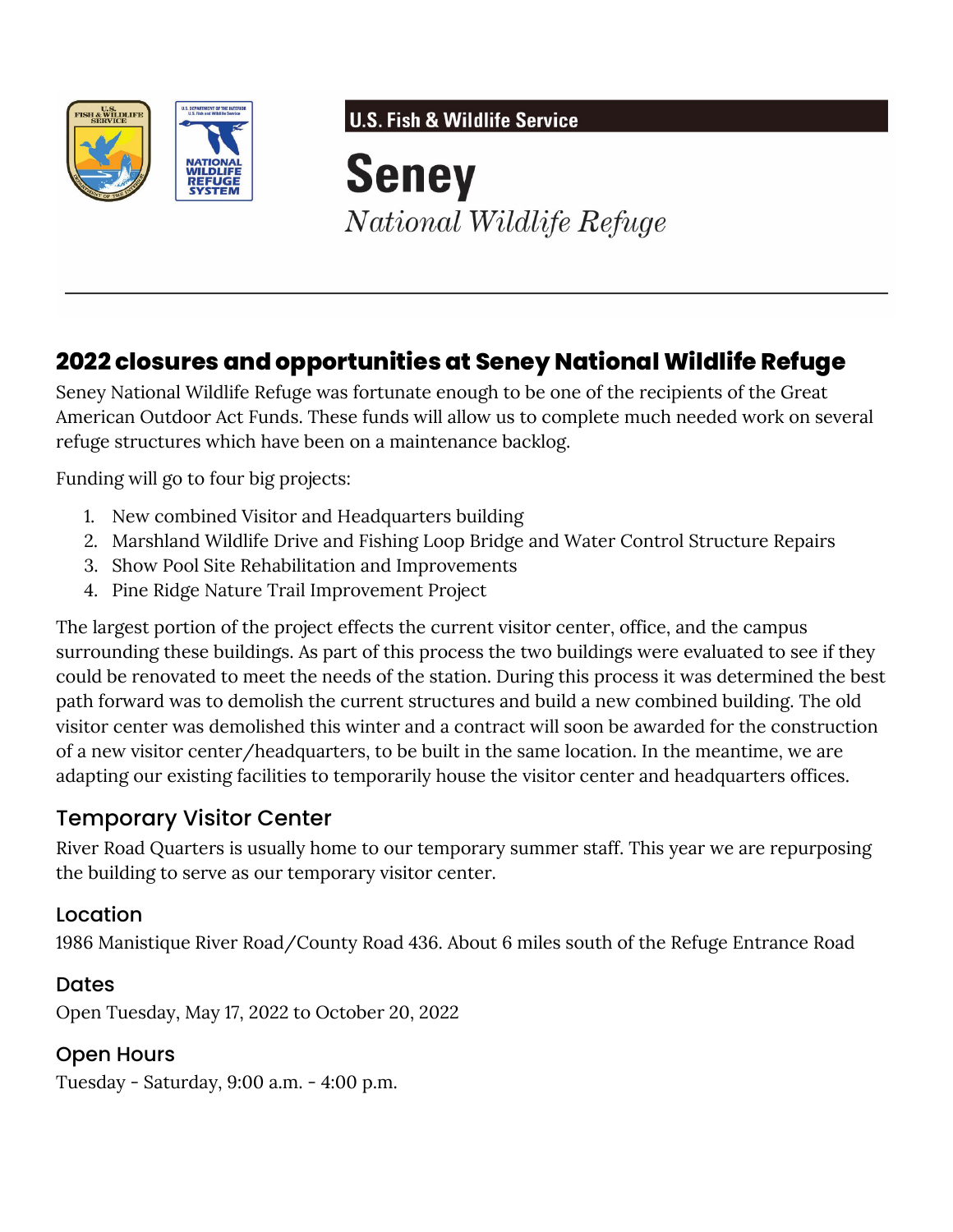# Marshland Wildlife Drive and Fishing Loop closed

Four bridges are being repaired on the auto drives. Both the Marshland Drive and the Fishing Loop will be closed this season to vehicles, bicycles, and foot traffic.

## Other opportunities to try

#### Driggs River Road access area:

- Watch for wildlife, habitat at this location includes early successional forest, open field, ditch and pool system
- Hike or bicycle the roads
- Fish C-3 Pool

#### Robinson Road access area:

- Watch for wildlife, habitat at this location includes early hardwood forest, open field, pool system
- Hike or bicycle the roads
- Hike the trails

### Paddle Manistique River:

- Watch for wildlife, habitat at this location includes mixed forest types, pine and hardwood, and the river
- Canoe or kayak the 4-hour float through the refuge
- Go fishing

#### Whitefish Point Unit:

- Watch for wildlife, habitat at this location includes Lake Superior beach and forested dunes
- Hike the boardwalk

## Stay up to date on our progress and current closures

Closed areas are subject to change. We will re-open areas as quickly as we can. As projects progress over the season, and the next few years, other adaptations will have to be made:

- the headquarters offices will be moved to another building, about  $\frac{1}{4}$  mile down the road from the existing location
- the Show Pool Shelter alongside M-77- will be closed in order to fix the breech in the dike, return water to the Show Pools, and build a new restroom.
- the Pine Ridge Nature Trail will have closures during the visitor center construction and when the trail is refurbished.
- the Refuge Entrance Road will be closed during some aspects of construction and will be repaved as the visitor center and office are completed

Keep an eye on the website for project details and closures [www.fws.gov/refuge/seney](https://doimspp-my.sharepoint.com/personal/sara_giles_fws_gov/Documents/www.fws.gov/refuge/seney)

## Questions?

Come see us at the temporary visitor center or call 906-286-1599 during visitor center hours.

Sara Siekierski - Refuge Manager 906-586-9851 Ext.11, [Sara\\_Siekierski@fws.gov](mailto:Sara_Siekierski@fws.gov)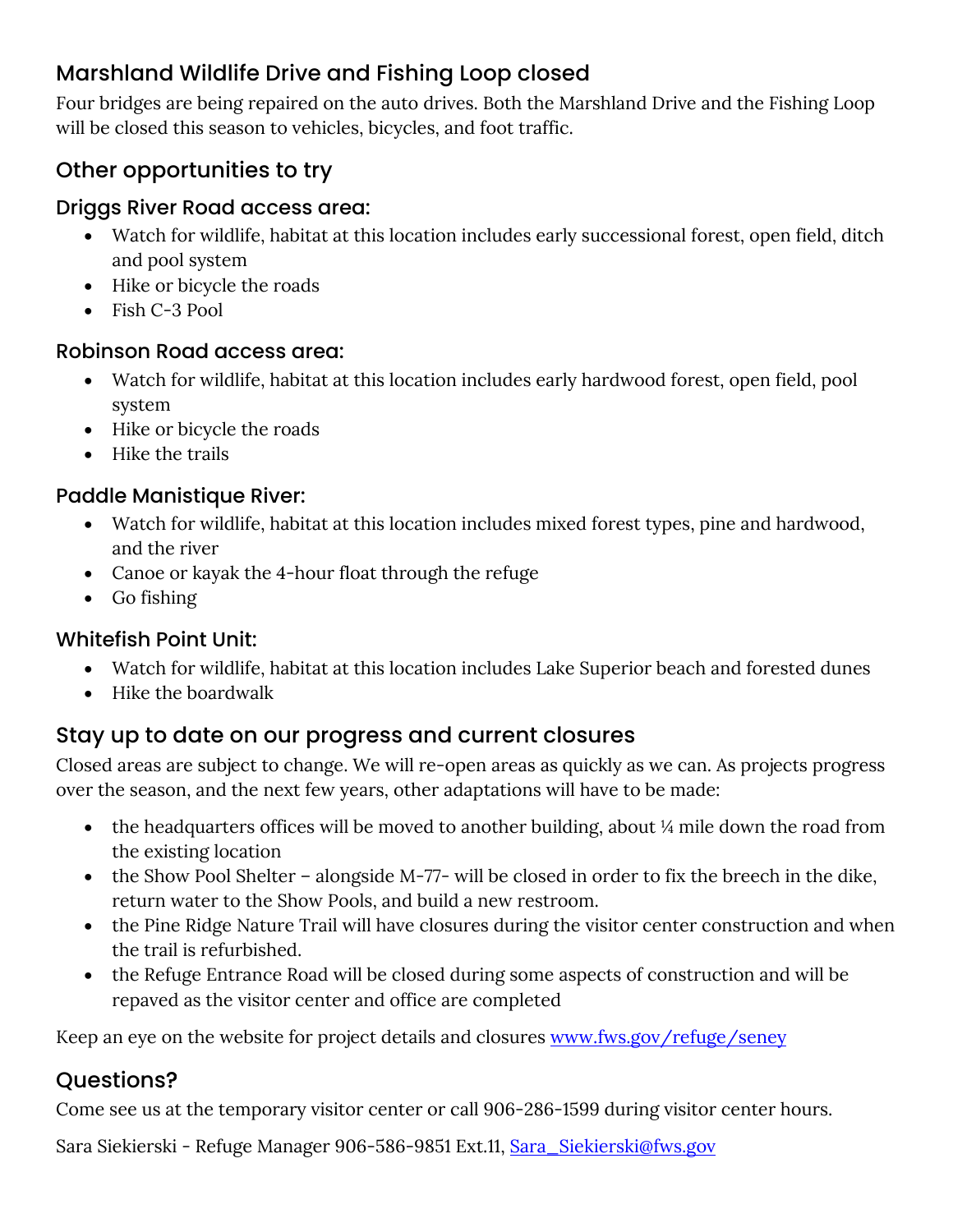

Graphic: A location map of the Seney National Wildlife Refuge and the Whitefish Point Unit.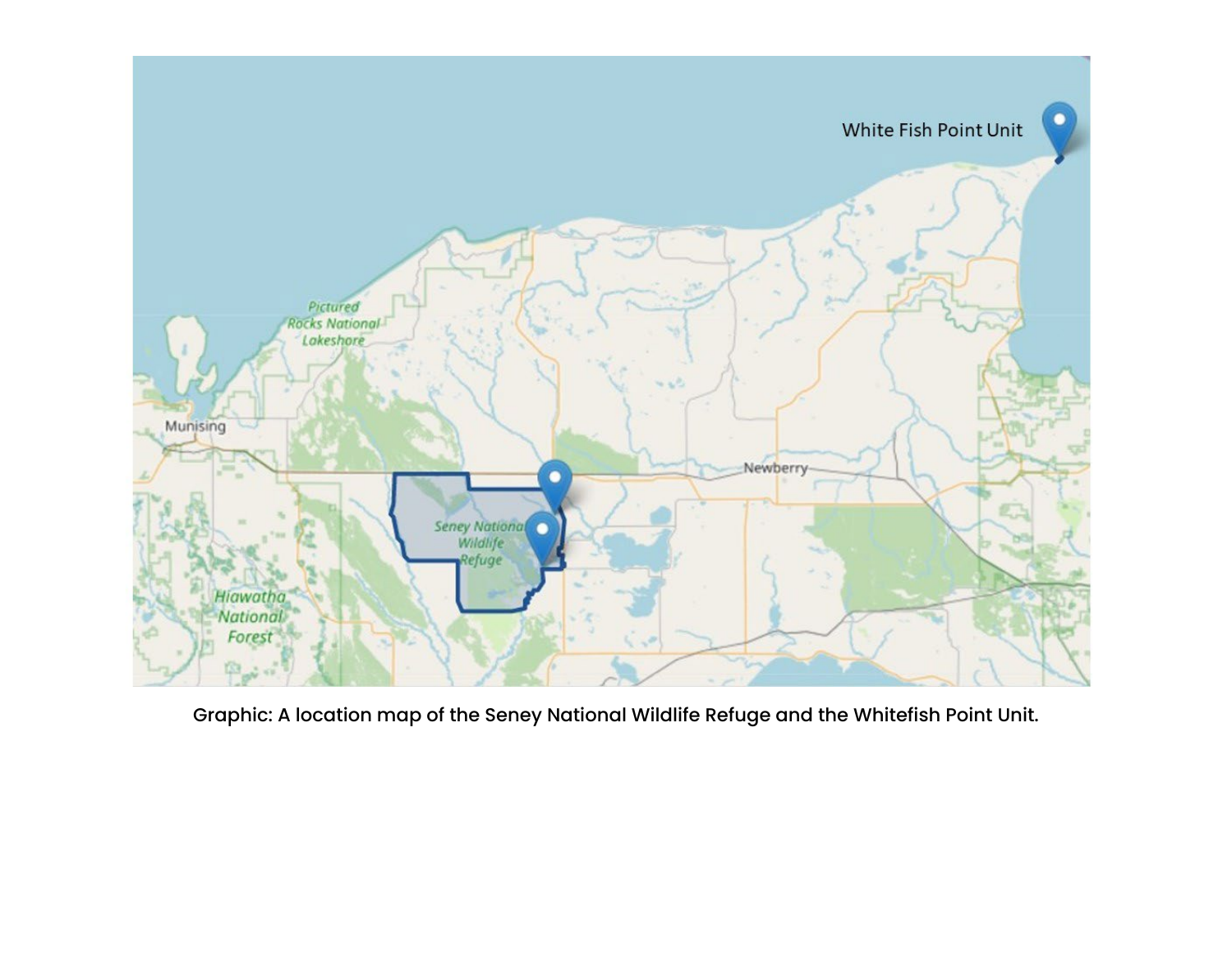

Graphic: This rendering shows a birdseye view the main entry of the new visitor center and office.